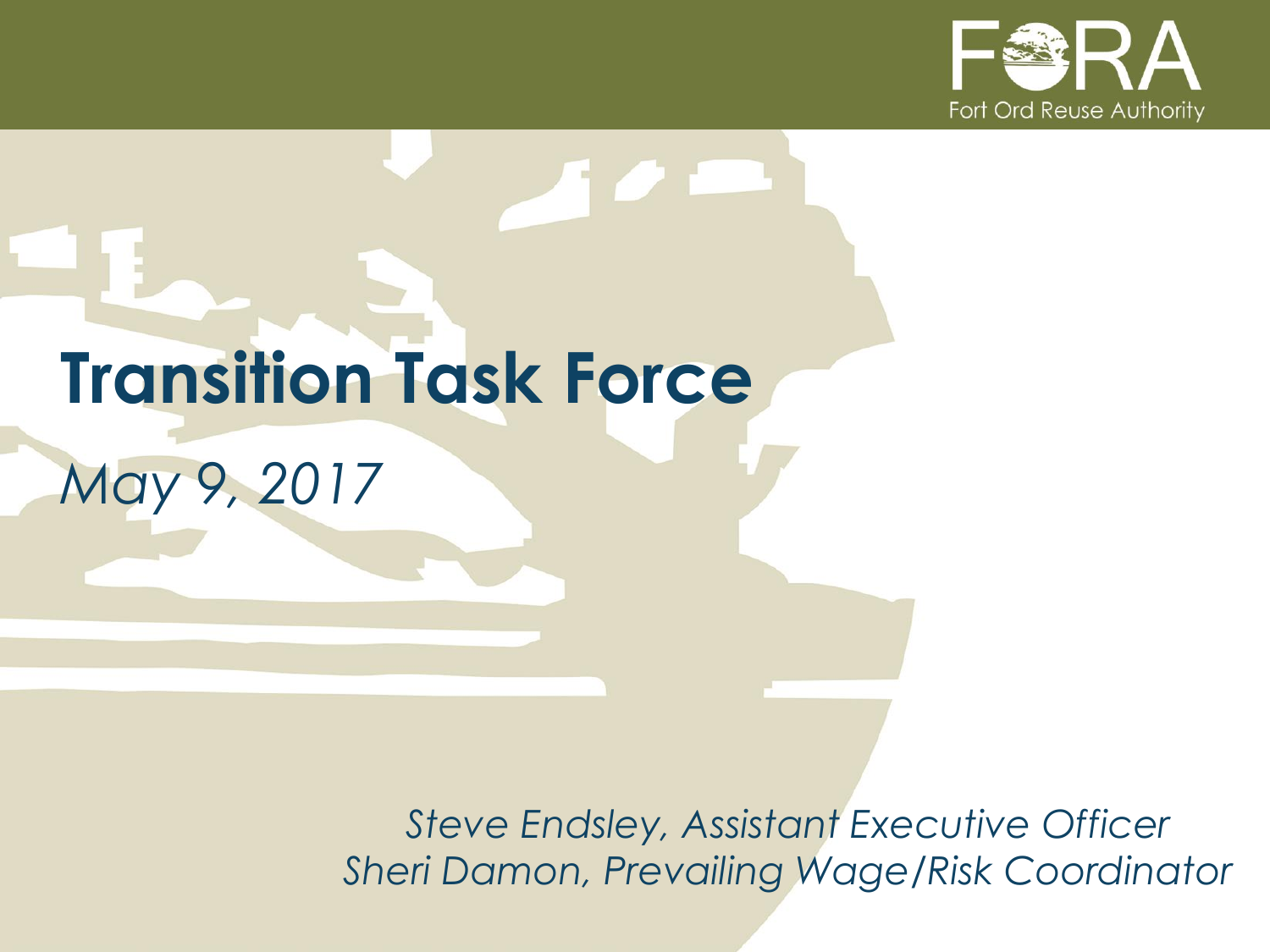# **Overview**



#### **Task 1: Obligation/Liability Distribution Methodology**

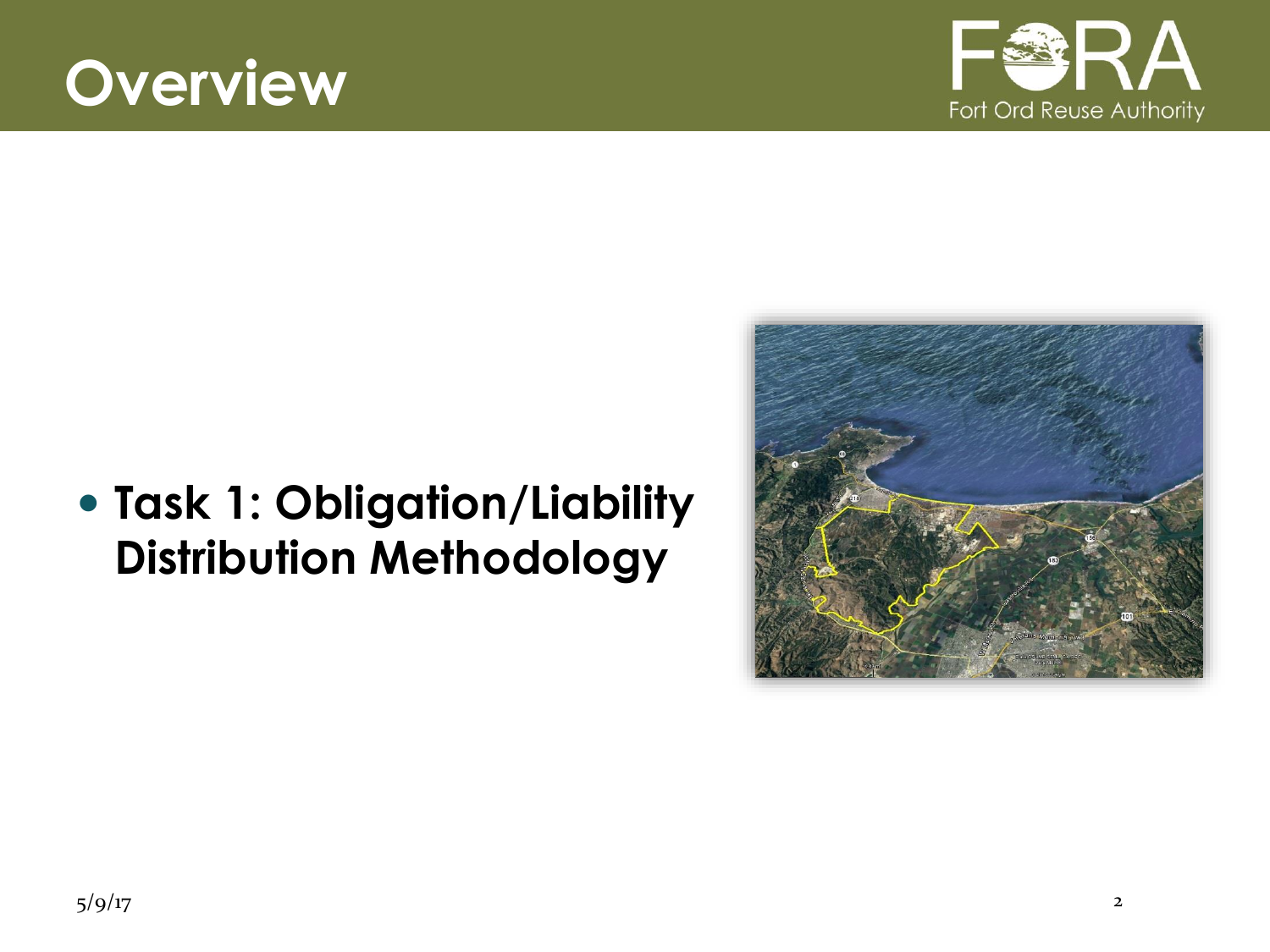

# **Common Goals/Assumptions**

- Implement the BRP Economic Recovery
- Implement BRP mitigations
- Maximize/Leverage Regional Resources
- Implement recovery/mitigation prior to sunset
- Minimize successor liability
- Fair and Equitable **Distribution**

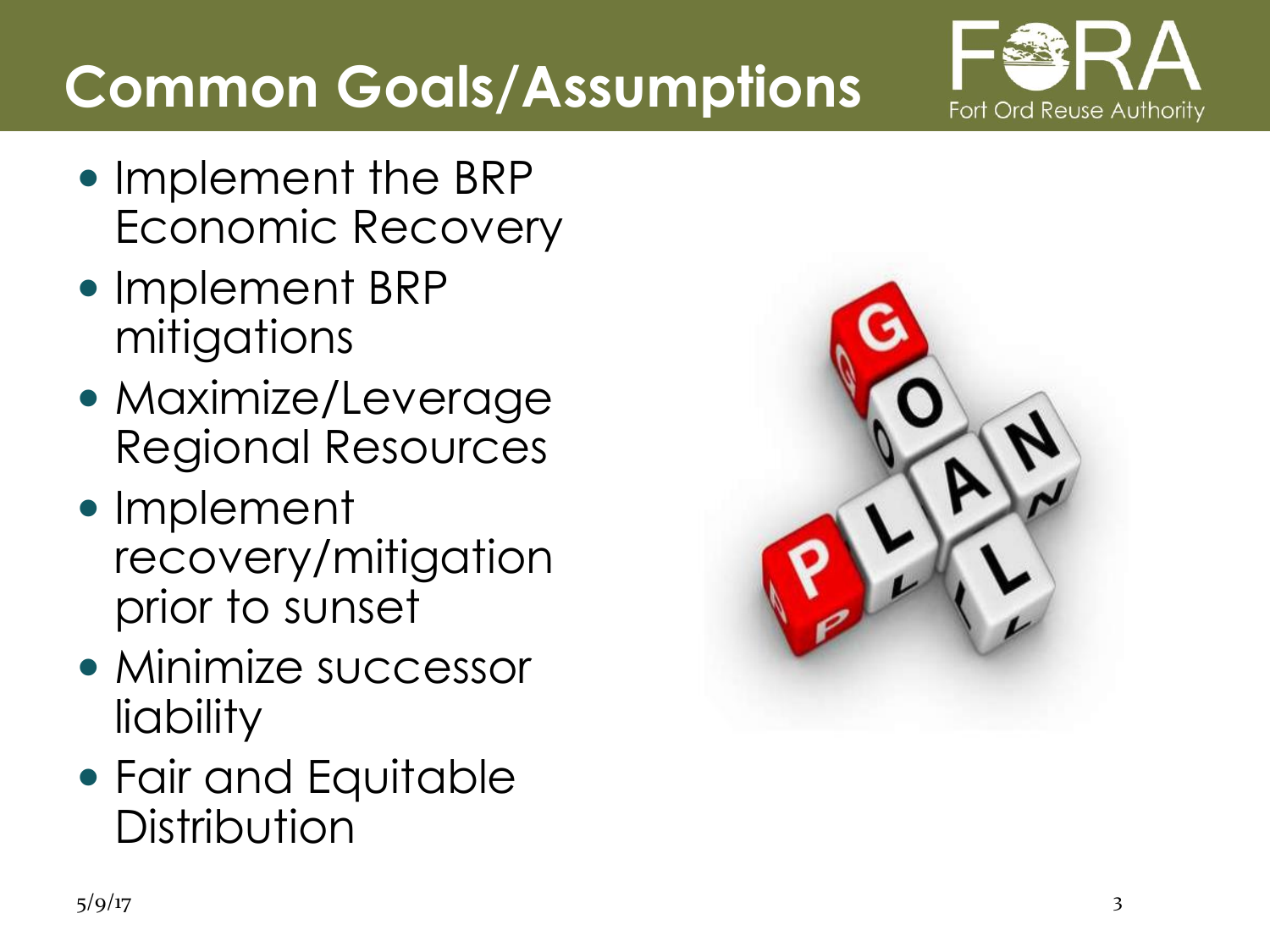# **Obligations/Liabilities**

- Real Property
	- **CEQA Mitigations** 
		- o Water, Transportation/Transit, Habitat
	- ESCA
		- o Stewardship, Reporting, Oversight
	- **Building Removal**
- Administrative
	- o Retirement
	- o Staff Transition
	- o Unanticipated
	- (Eg. Claims)



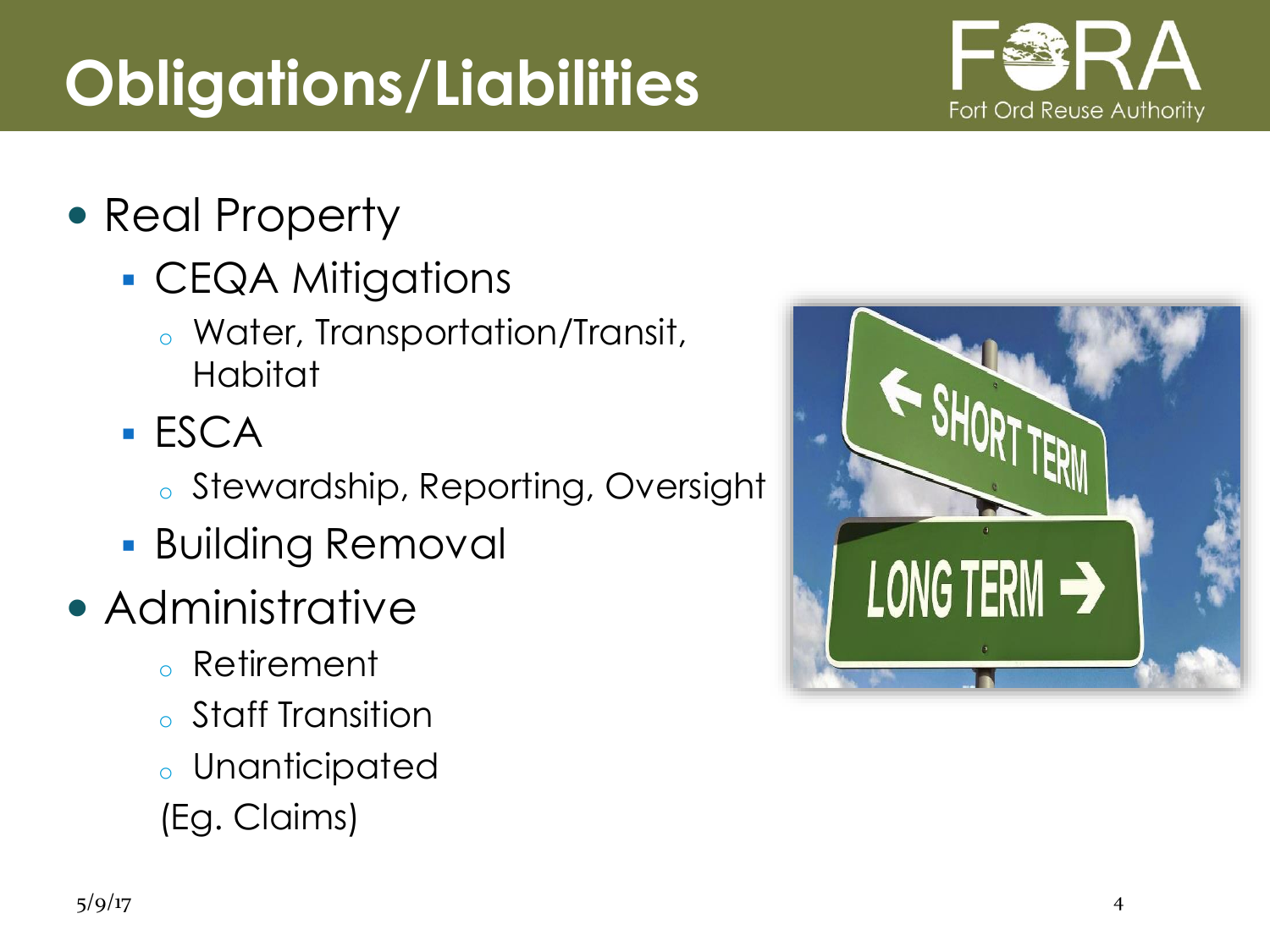# **Distribution Methodology**

### **OPTIONS**

- Contractual
- Voting Rights
- Residential Development
- Projected Development
- Water Allocation
- Acreage



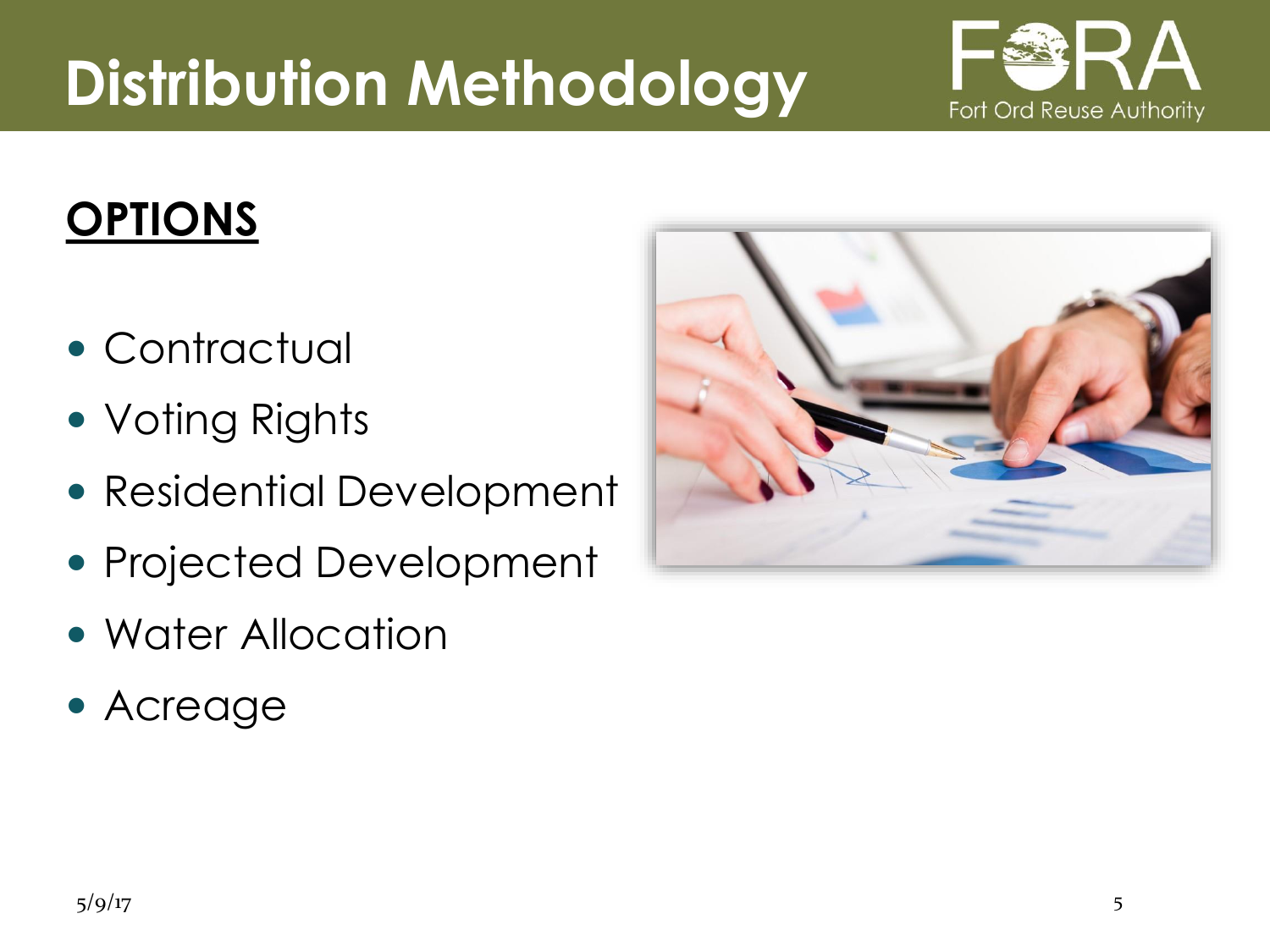# **Contractual Methodology**



#### **CSUMB/UC MBEST/MPC**

- *Ex Officio status*
- *Mitigation Contributions based upon contract provisions and CEQA*

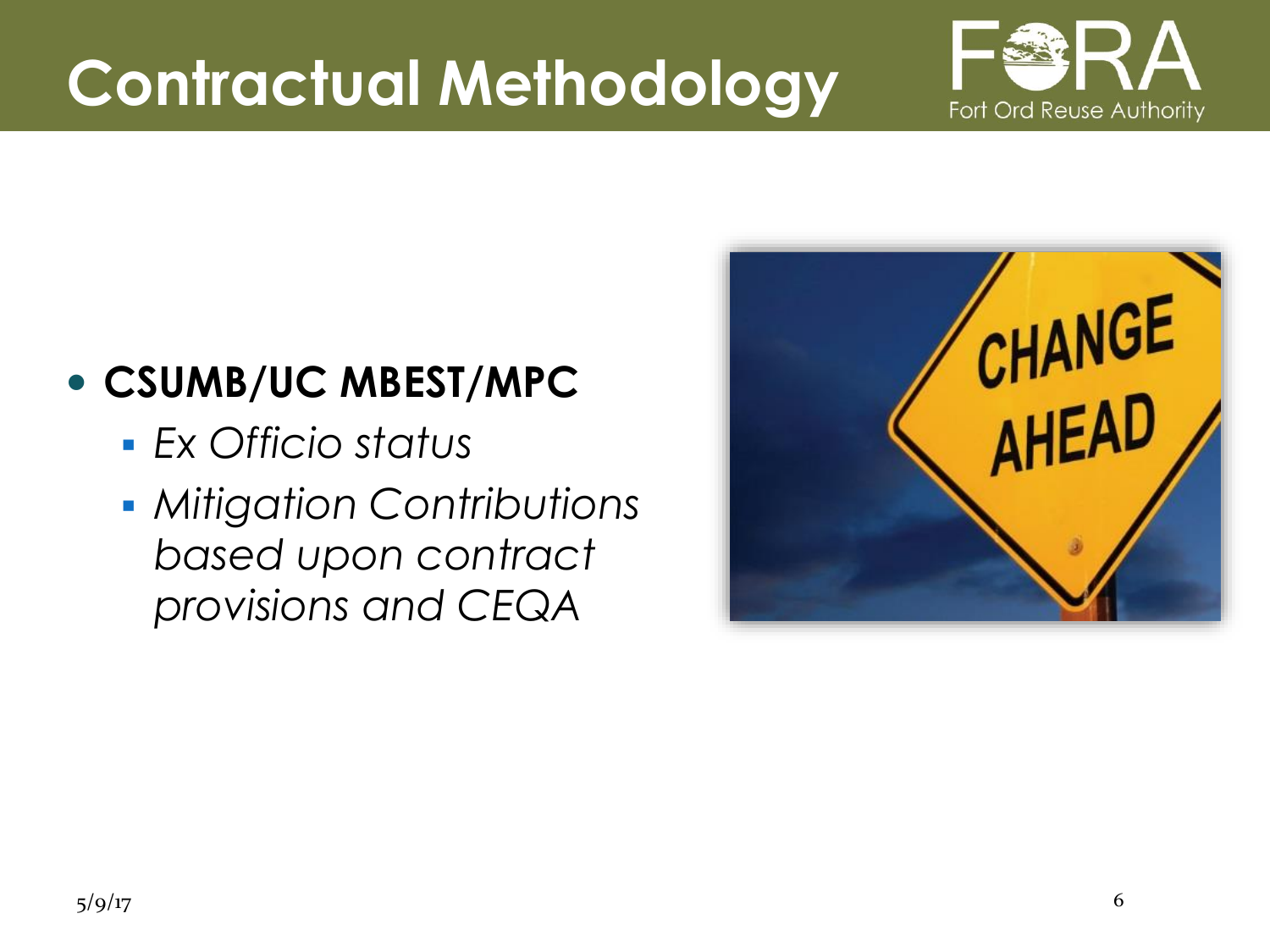#### **Obligation Distribution-NEW RESIDENTIAL**



|                     | 2016<br><b>New Residential</b><br><b>6160 Units</b> | Percentage | 2017<br><b>New Residential</b><br><b>6160 Units</b> | Percentage |
|---------------------|-----------------------------------------------------|------------|-----------------------------------------------------|------------|
| <b>County</b>       | 1470                                                | 24%        | 1470                                                | 18%        |
| <b>CSUMB</b>        |                                                     |            |                                                     |            |
| <b>Del Rey Oaks</b> | 691                                                 | 11%        | 691                                                 | 13%        |
| <b>Marina</b>       | 2487                                                | 40%        | 2239                                                | 36%        |
| <b>Monterey</b>     |                                                     |            |                                                     |            |
| <b>Seaside</b>      | 1272                                                | 21%        | 1520                                                | 28%        |
| <b>UC MBEST</b>     | 240                                                 | 4%         | 240                                                 | 5%         |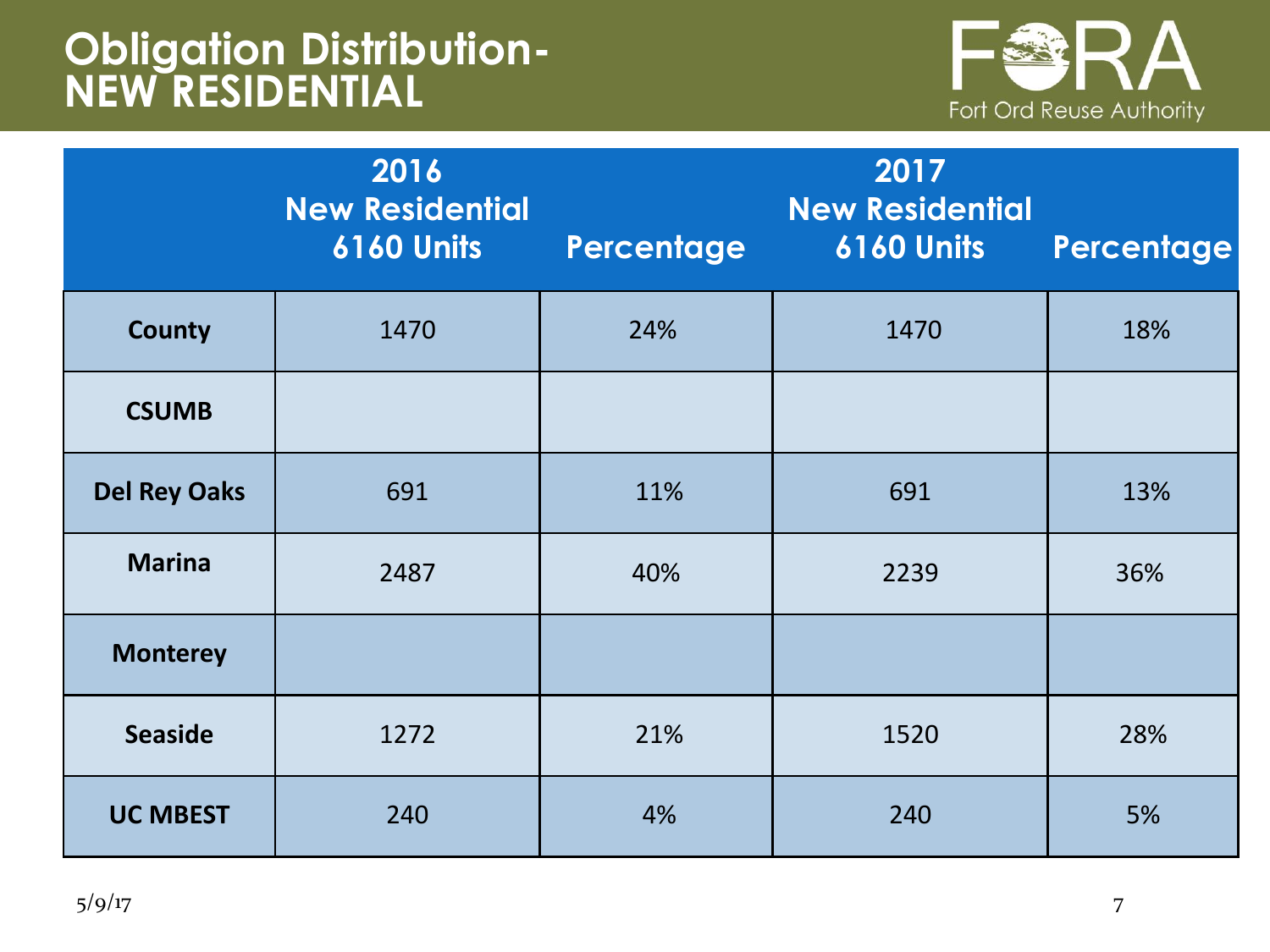

| <b>Jurisdiction</b> | $\%$ | <b>Scenario 1</b> | <b>Scenario 2</b> |
|---------------------|------|-------------------|-------------------|
| County              | 16%  | \$15,419,753      | \$20,775,862      |
| <b>CSUMB</b>        | 0%   | \$417,816         | \$562,946         |
| <b>Del Rey Oaks</b> | 15%  | \$13,707,293      | \$18,468,573      |
| Marina              | 35%  | \$32,810,309      | \$44,207,093      |
| Monterey            | 0%   | \$140,303         | \$189,038         |
| Seaside             | 29%  | \$27,344,413      | \$36,842,597      |
| <b>UC MBEST</b>     | 5%   | \$4,260,112       | \$5,739,878       |
| <b>Totals</b>       | 100% | \$94,100,000      | \$126,785,988     |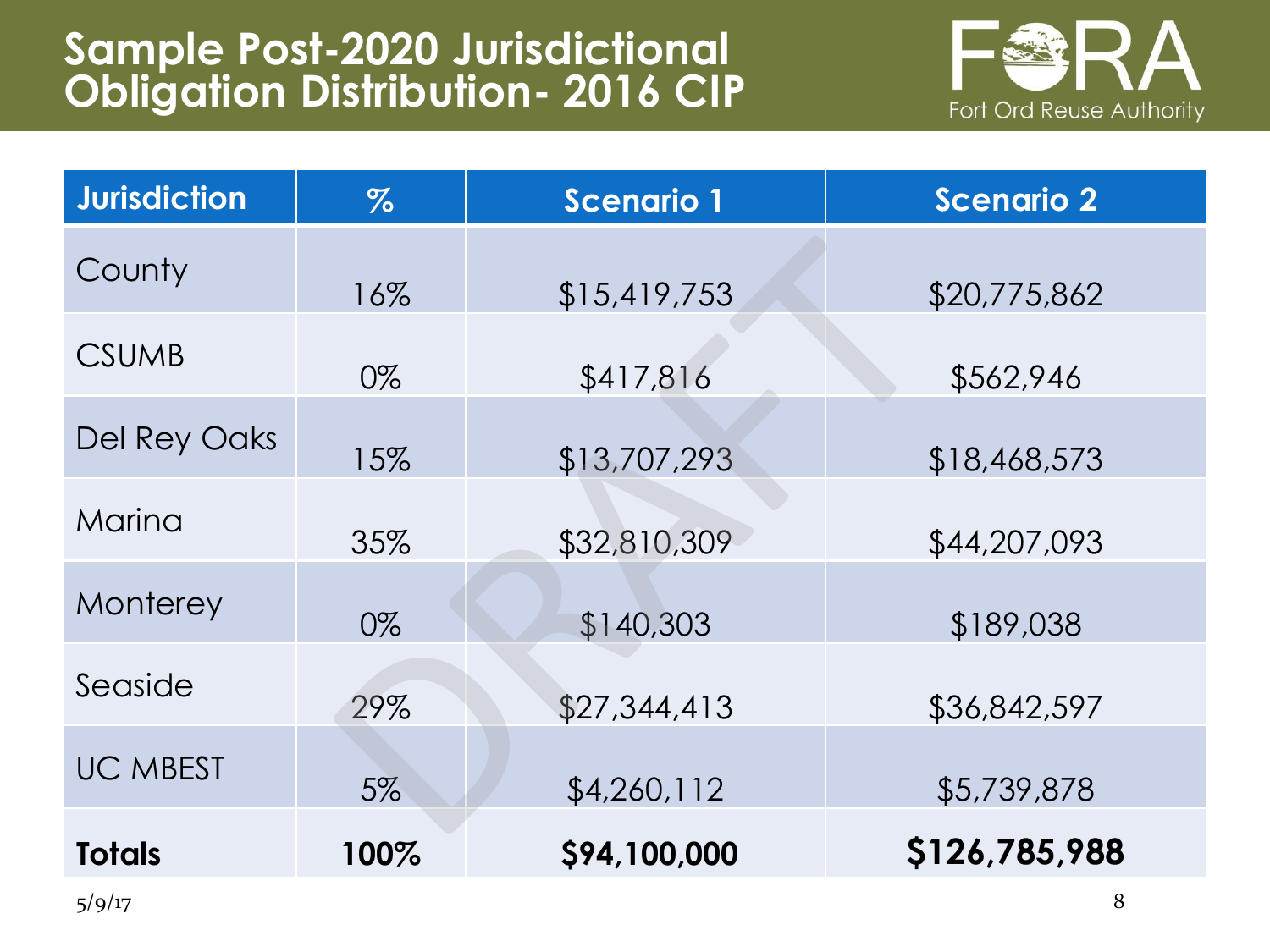#### **Obligation Distribution- 2017 CIP**



|                 | <b>New</b><br><b>Residential</b><br>6160 Units | <b>Existing</b><br><b>Residential</b><br><b>Units</b> | <b>Office</b><br><b>Acres</b> | <b>Industrial</b><br><b>Acres</b> | <b>Retail</b><br><b>Acres</b> | <b>Hotel</b><br><b>Rooms</b> | Percentage<br><b>Revenue</b><br><b>Generated</b> |
|-----------------|------------------------------------------------|-------------------------------------------------------|-------------------------------|-----------------------------------|-------------------------------|------------------------------|--------------------------------------------------|
| <b>County</b>   | 942                                            |                                                       |                               |                                   | $\overline{3}$                |                              | 16%                                              |
| <b>CSUMB</b>    |                                                |                                                       |                               |                                   |                               |                              | 0%                                               |
| Del Rey Oaks    | 691                                            |                                                       | 26                            |                                   |                               | 550                          | 13%                                              |
| <b>Marina</b>   | 1938                                           | 228                                                   | 17                            |                                   | 8                             | 394                          | 37%                                              |
| <b>Monterey</b> |                                                |                                                       | 47                            | 12                                |                               |                              | 0%                                               |
| <b>Seaside</b>  | 1517                                           |                                                       | 10                            | 9                                 | 14                            | 848                          | 29%                                              |
| <b>UC MBEST</b> | 240                                            |                                                       | 45                            | 6                                 | 28                            |                              | 5%                                               |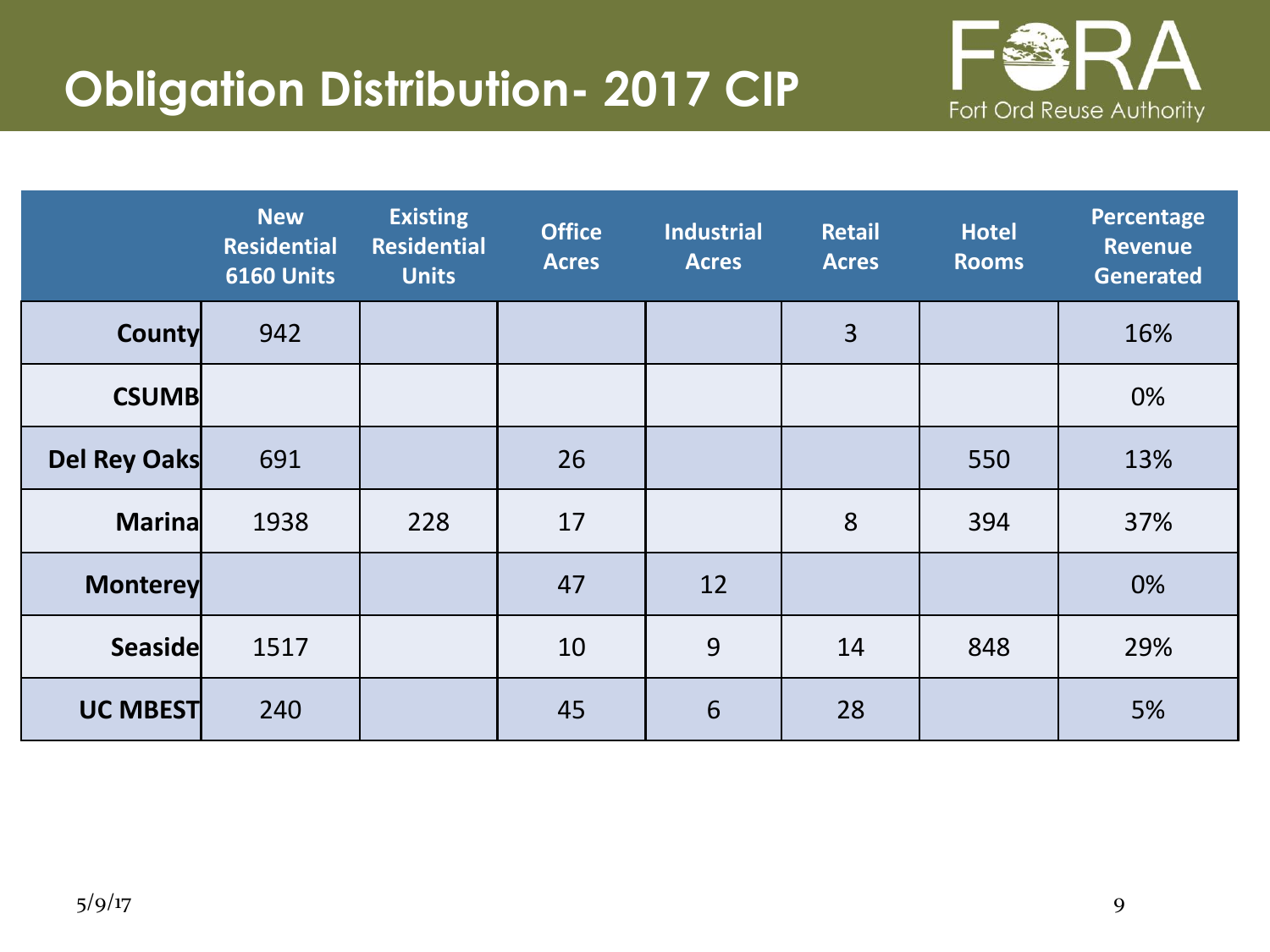#### **Obligation Distribution 2017 DEVELOPMENT FORECAST**



|                 | 2016 | 2017 |
|-----------------|------|------|
| County          | 16%  | 16%  |
| <b>CSUMB</b>    | 0%   | 0%   |
| Del Rey Oaks    | 15%  | 13%  |
| Marina          | 35%  | 37%  |
| Monterey        | 0%   | 0%   |
| Seaside         | 29%  | 29%  |
| <b>UC MBEST</b> | 5%   | 5%   |
| <b>Totals</b>   | 100% | 100% |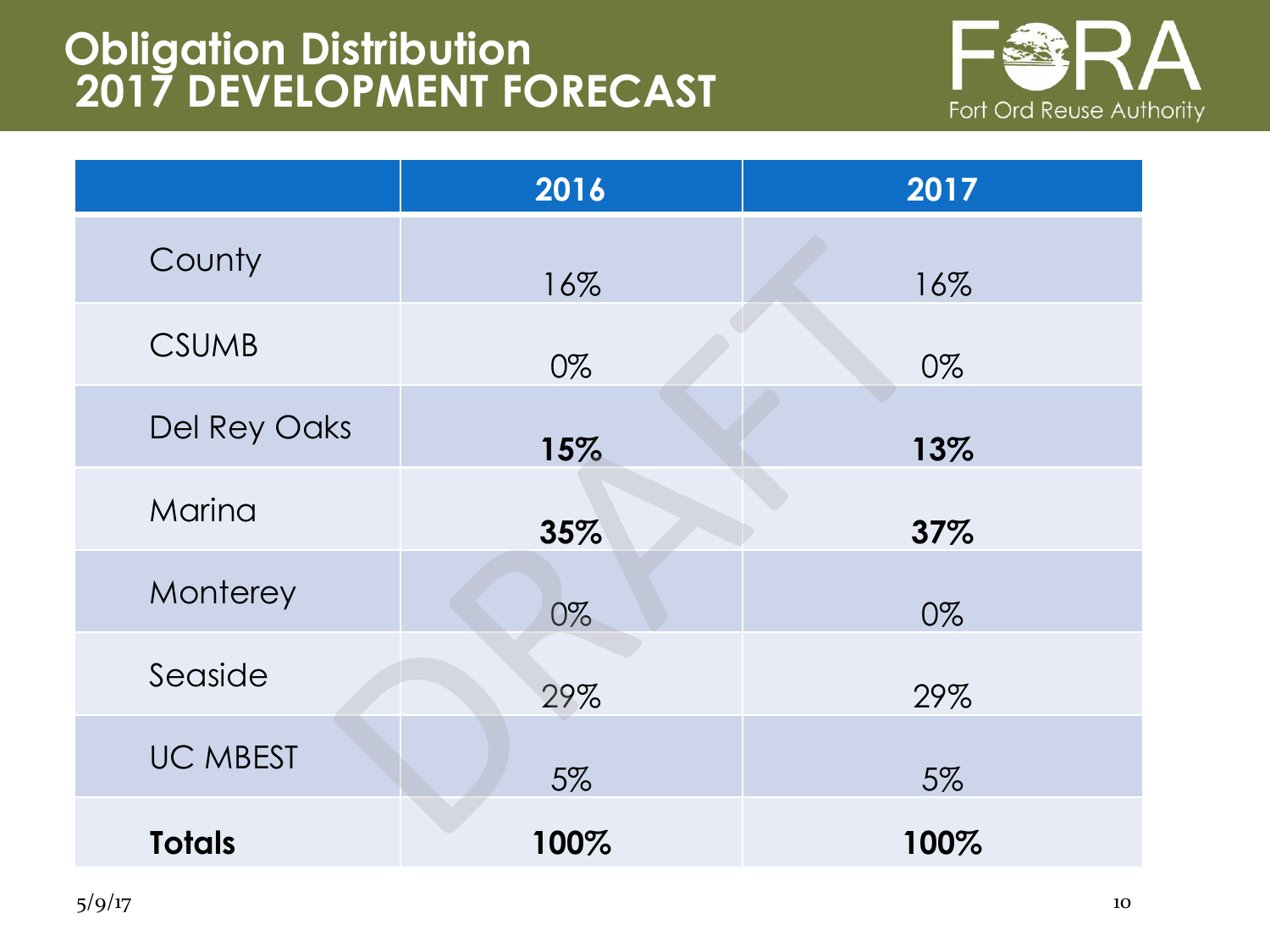

|                     | <b>ACRE FEET</b> | <b>PERCENTAGE</b> | <b>ADJUSTED</b> |
|---------------------|------------------|-------------------|-----------------|
|                     |                  |                   |                 |
| <b>COUNTY</b>       | 710              | 15%               | 21%             |
| <b>CSUMB</b>        | 1035             | 22%               | $\Omega$        |
| <b>DEL REY OAKS</b> | 242.5            | 5%                | $7\%$           |
| <b>MARINA</b>       | 1325             | 29%               | 39%             |
| <b>MONTEREY</b>     | 65               | $1\%$             | 2%              |
| <b>SEASIDE</b>      | 1012.5           | 22%               | 30%             |
| <b>UC MBEST</b>     | 230              | 5%                | $\Omega$        |
|                     |                  |                   |                 |
|                     | 4620             | 100%              | 100%            |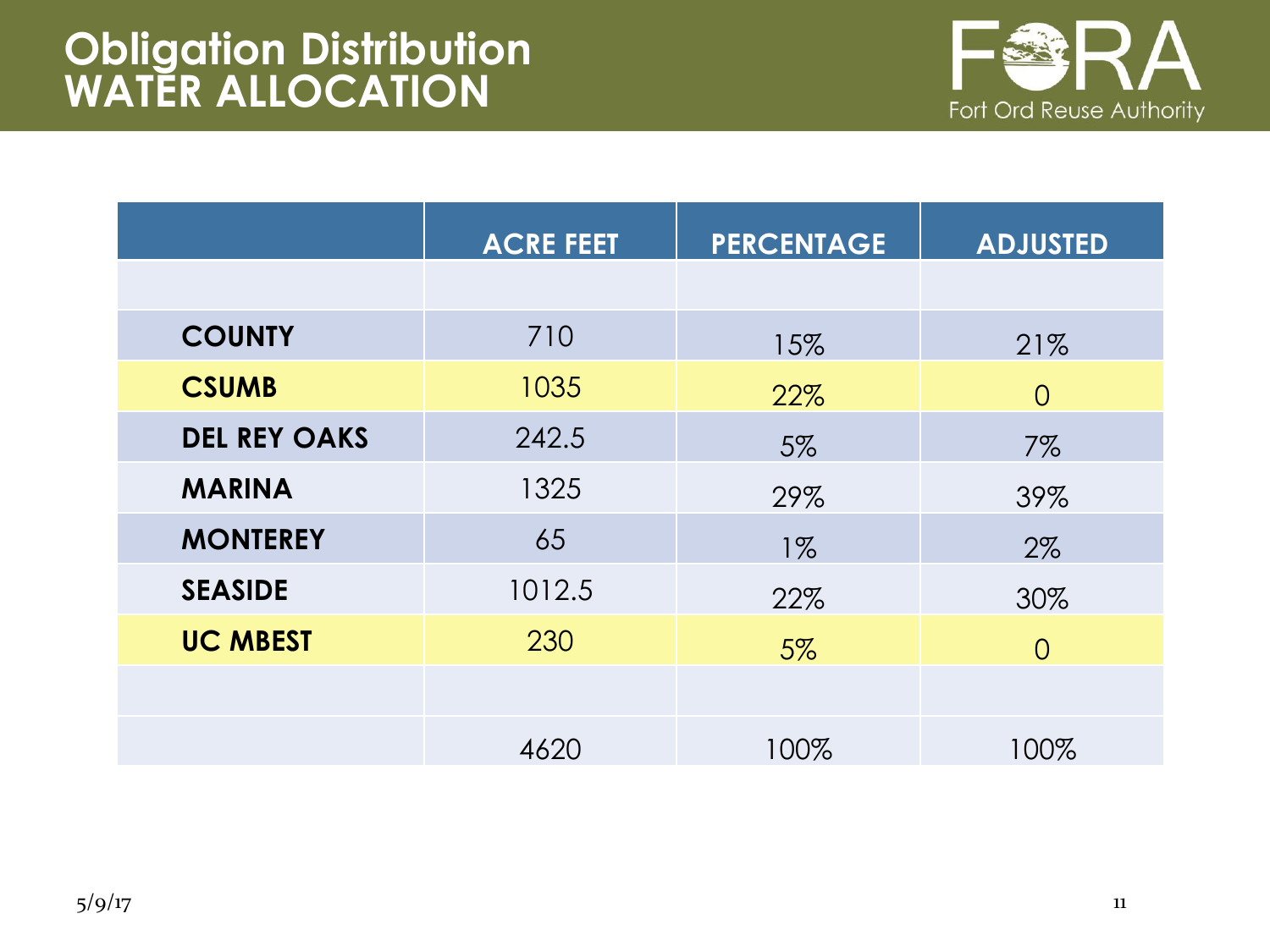

|                     | <b>TOTAL DEVELOPABLE</b><br><b>ACREAGE</b> | <b>PERCENTAGE</b> | <b>ADJUSTED</b> |
|---------------------|--------------------------------------------|-------------------|-----------------|
| <b>COUNTY</b>       | 3602                                       | 41%               | 52%             |
| <b>CSUMB</b>        | 1388                                       | $16\%$            | $0\%$           |
| <b>DEL REY OAKS</b> | 342                                        | $4\%$             | 5%              |
| <b>MARINA</b>       | 1711                                       | 19%               | 24%             |
| <b>MONTEREY</b>     | 110                                        | $1\%$             | 2%              |
| <b>SEASIDE</b>      | 1223                                       | 14%               | 18%             |
| <b>UC MBEST</b>     | 481                                        | $5\%$             | $0\%$           |
|                     |                                            |                   |                 |
|                     | 8857                                       | 100%              | 100%            |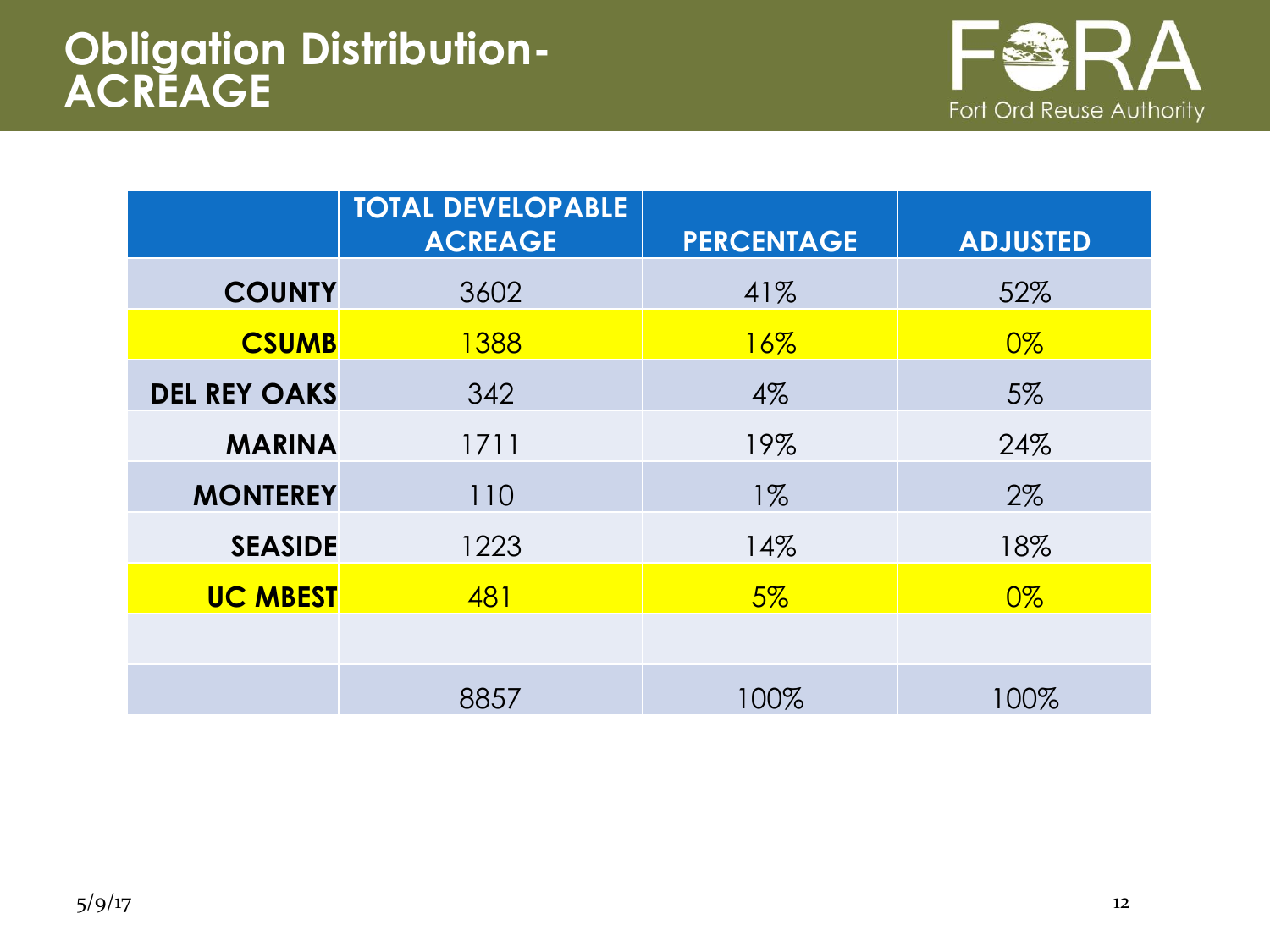

# COMPARISON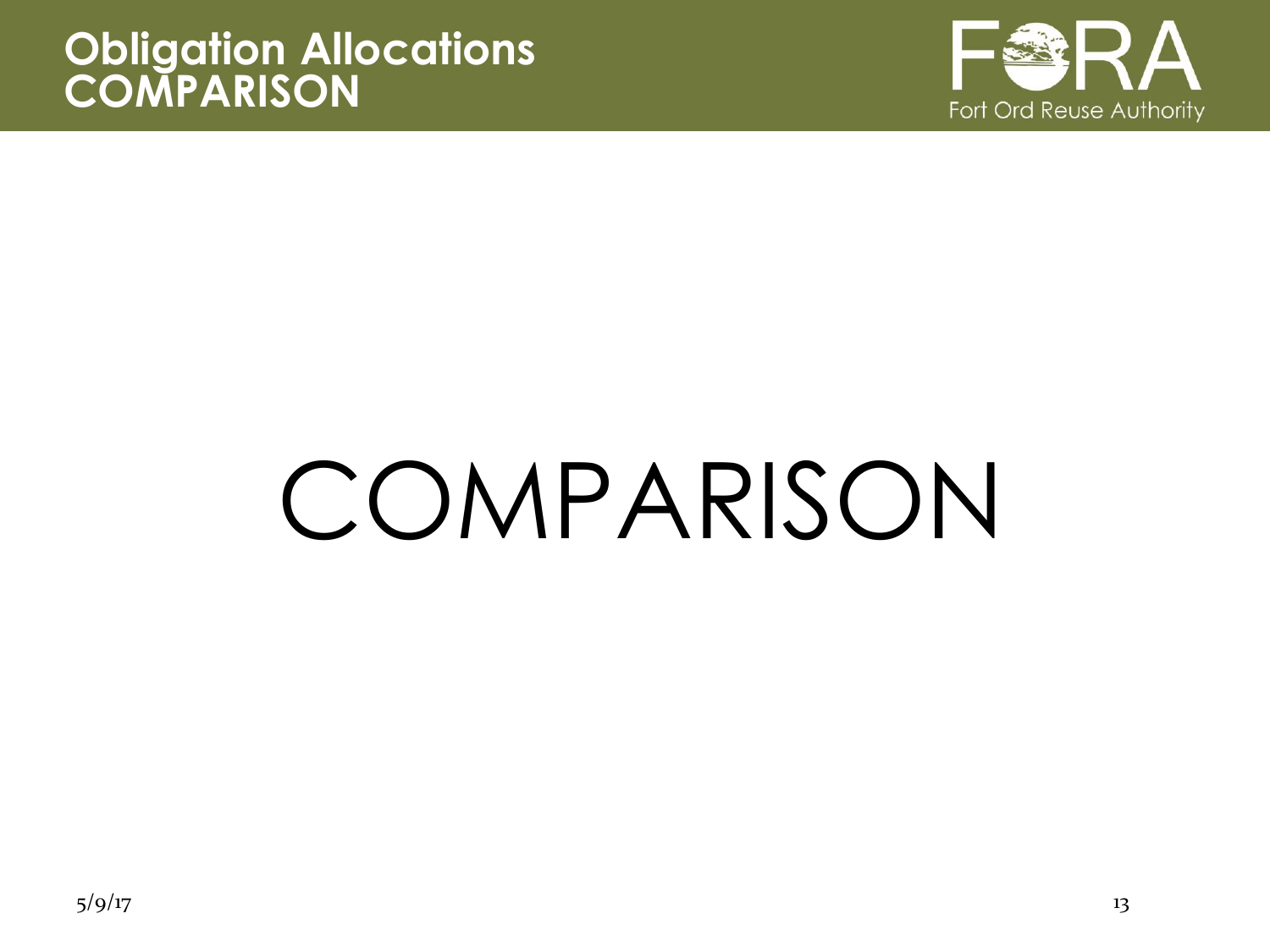#### **Obligation Distribution COMPARISON**



|                 | <b>NEW</b><br><b>RESIDENTIAL</b> | <b>FUTURE BUILDOUT</b> | <b>WATER</b><br><b>ALLOCATION</b> | <b>ACREAGE</b> |
|-----------------|----------------------------------|------------------------|-----------------------------------|----------------|
| County          | 18%                              | 16%                    | 21%                               | 52%            |
| <b>CSUMB</b>    |                                  | 0%                     | 0%                                | 0%             |
| Del Rey<br>Oaks | 13%                              | 13%                    | 7%                                | 5%             |
| Marina          | 36%                              | 37%                    | 39%                               | 24%            |
| Monterey        |                                  | 0%                     | 2%                                | 2%             |
| Seaside         | 28%                              | 29%                    | 30%                               | 18%            |
| <b>UC MBEST</b> | 5%                               | 5%                     | $\overline{O}$                    | 0%             |
| <b>Totals</b>   | 100%                             | 100%                   | 100%                              | 100%           |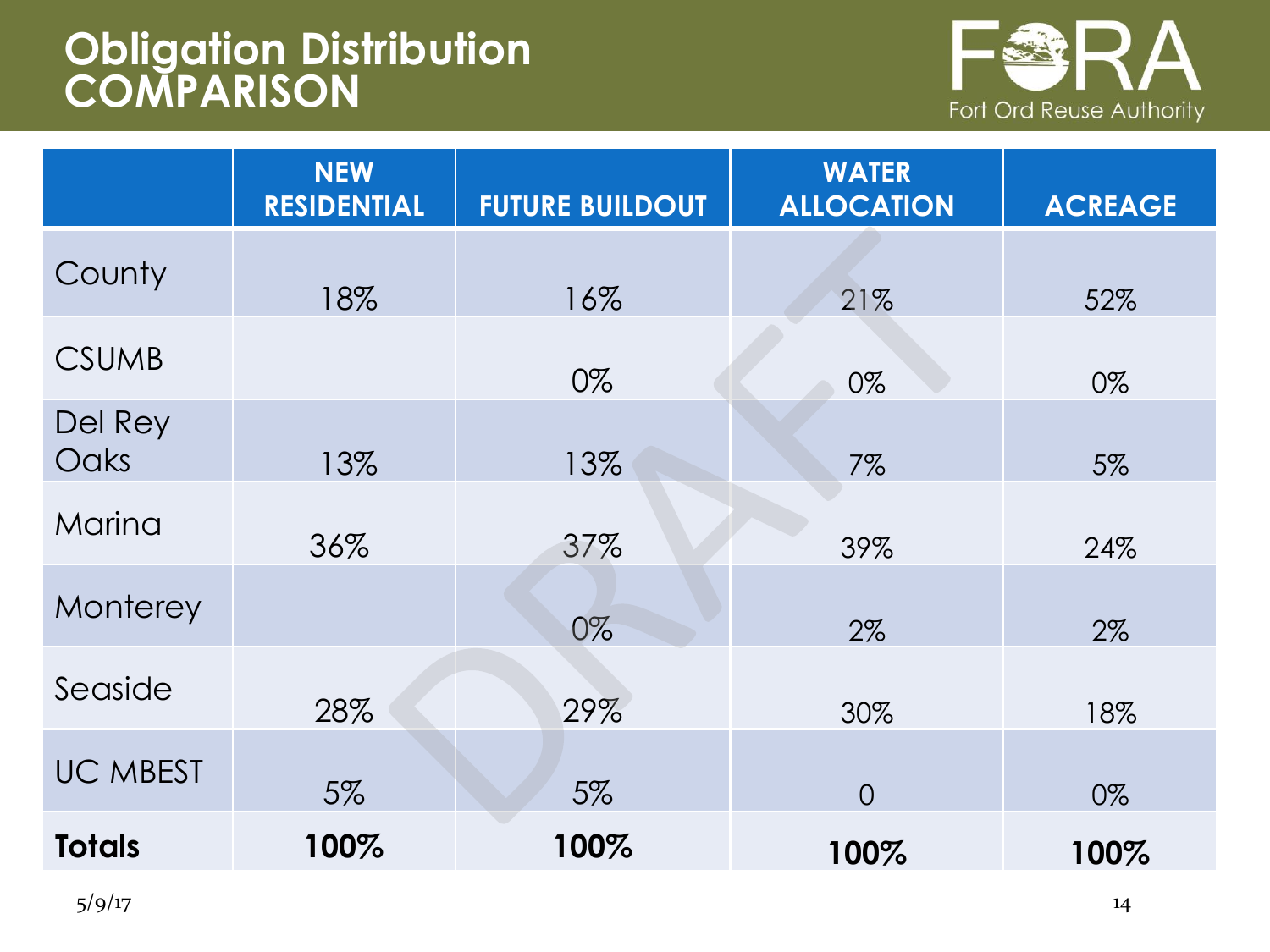

- **Obligation Distribution Methodology**, July 1
- **Infrastructure Coordination**, August 1
- **Resource/Financing Options**, September 1
- **Implementation Structure**, October 1
- **Board Recommendation**, December 8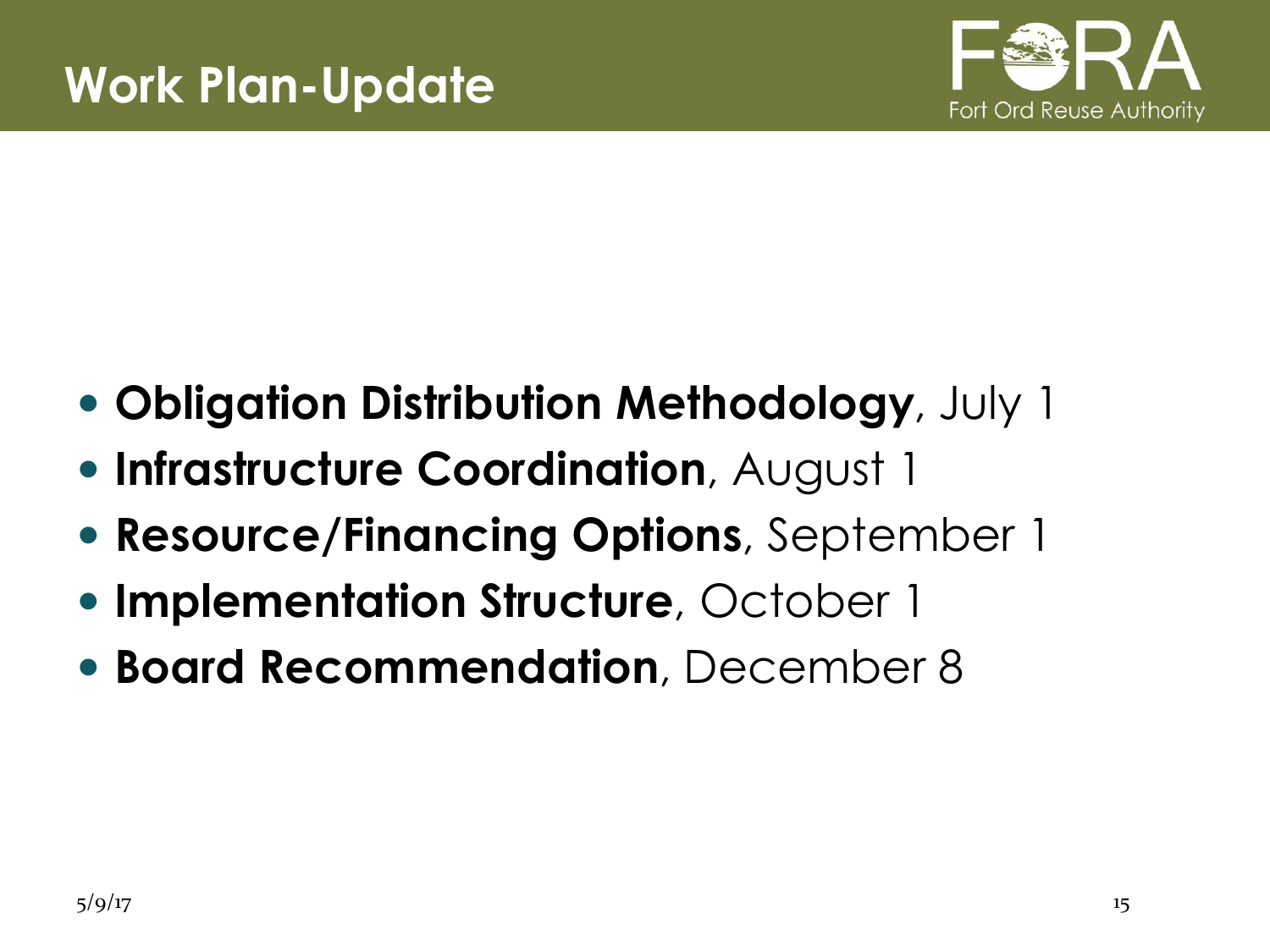

#### **Assignment, Coordination, Modification of Implementation of Infrastructure Improvements**

- Follow 2020 CIP prioritization?
- Modification Process?
- Forum for Process: Contractual/Agency
- *Target consensus date: August 1, 2017*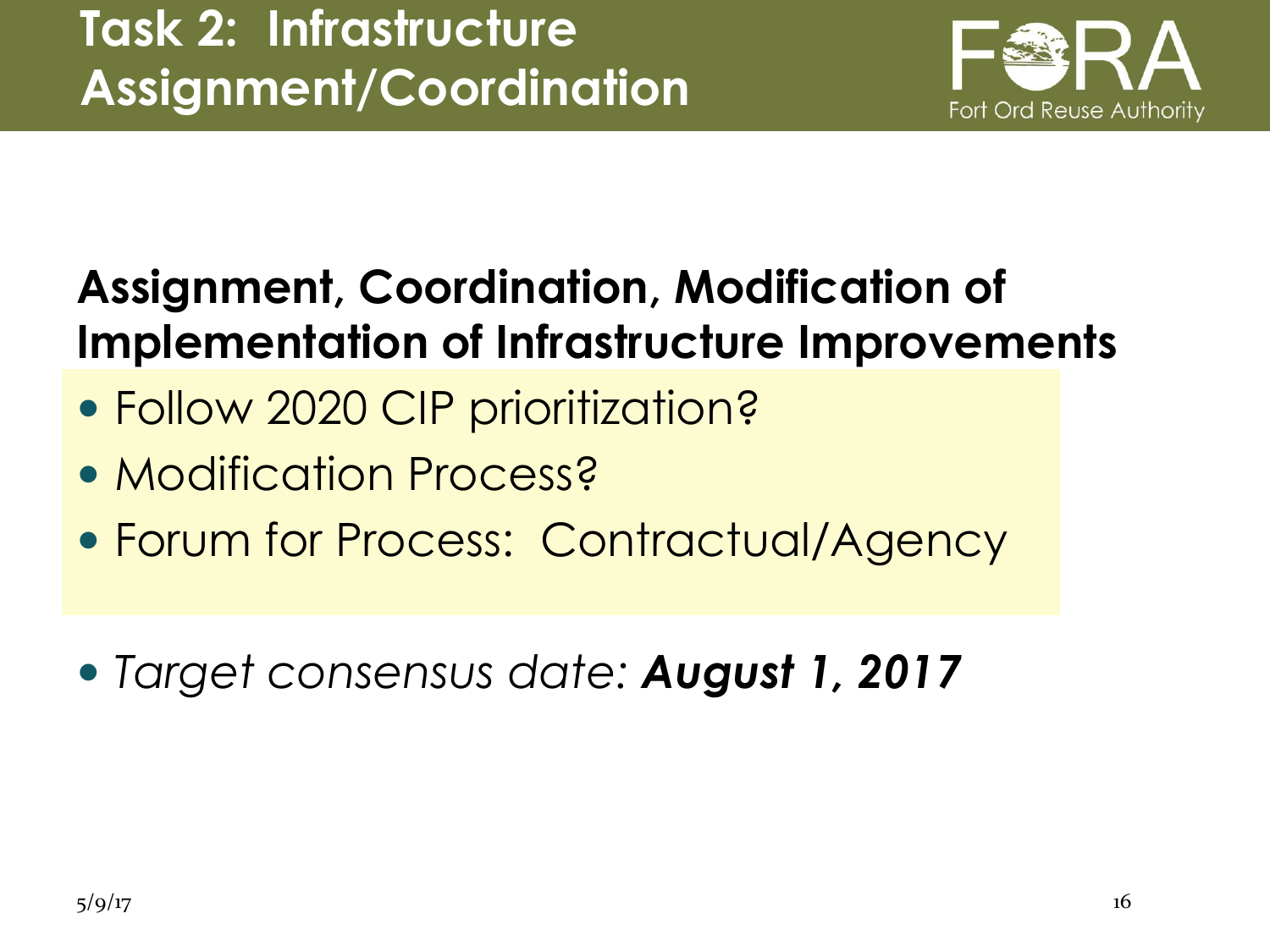#### **POTENTIAL INFRASTRUCTURE ASSIGNMENT/COORDINATION**



| Lead Agency          |                          | <b>Regional Improvements</b>            |    |                   | Possible Assignment |
|----------------------|--------------------------|-----------------------------------------|----|-------------------|---------------------|
|                      | Proj#                    | <b>Description</b>                      |    | <b>Obligation</b> |                     |
| <b>TAMC/Caltrans</b> | R <sub>3</sub> a         | Hwy 1-Del Monte-Fremont-MBL             | \$ | 22,903,427 TAMC   |                     |
| <b>TAMC/Caltrans</b> | <b>R10</b>               | Hwy 1-Monterey Rd. Interchange          |    | 3,741,714 TAMC    |                     |
| <b>TAMC/Caltrans</b> | <b>R11</b>               | Hwy 156-Freeway Upgrade                 |    | 10,629,001        | <b>TAMC</b>         |
|                      | <b>Subtotal Regional</b> |                                         | \$ | 37,274,143        |                     |
|                      |                          |                                         |    |                   |                     |
|                      |                          | <b>Transit Capital Improvements</b>     |    |                   |                     |
|                      | Proj#                    | <b>Description</b>                      |    | <b>Obligation</b> |                     |
| <b>MST</b>           | T3                       | <b>Transit Vehicle Purchase/Replace</b> | \$ | 9,098,135   MST   |                     |
| <b>MST</b>           | T <sub>22</sub>          | <b>Intermodal Centers</b>               |    | 7,086,678   MST   |                     |
|                      |                          | <b>Subtotal Transit</b>                 | \$ | 16,184,813        |                     |

FORA Share or Nexus?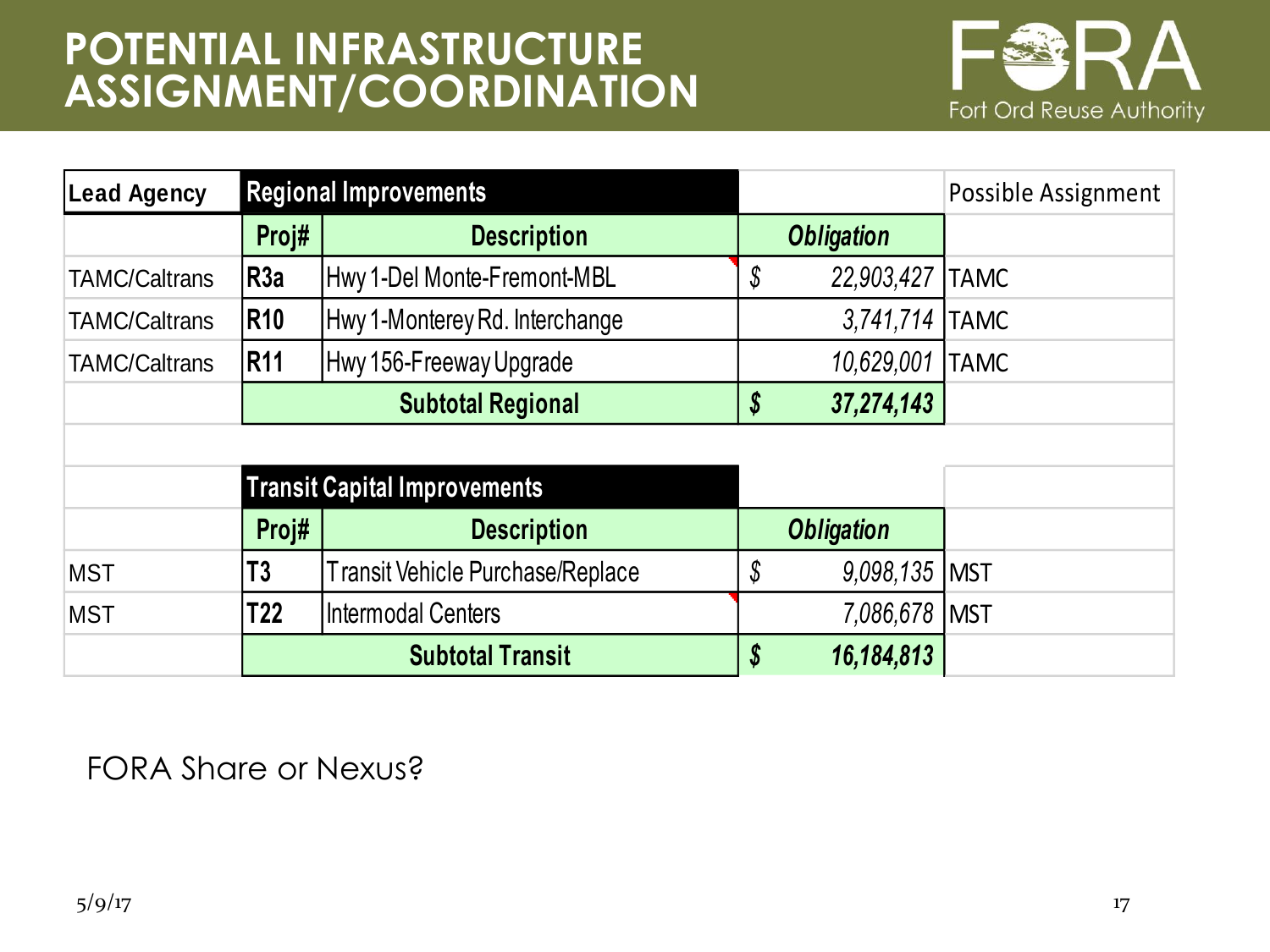#### **POTENTIAL INFRASTRUCTURE ASSIGNMENT/COORDINATION**



|                        |                   | <b>Off-Site Improvements</b>    |               |            |                     |                                       |
|------------------------|-------------------|---------------------------------|---------------|------------|---------------------|---------------------------------------|
|                        | Proj#             | <b>Description</b>              |               | Obligation | <b>ASSIGNMENT</b>   | <b>ESTIMATED</b><br><b>COMPLETION</b> |
| <b>Monterey County</b> |                   | Davis Rd north of Blanco        | $\frac{1}{2}$ | 759,775    | CO                  | 2025-2026                             |
| <b>Monterey County</b> | 2B                | Davis Rd south of Blanco        |               | 12,447,987 | CO                  | 2022-2023                             |
| <b>Monterey County</b> | 4D                | Widen Reservation-4 lanes to WG |               | 5,097,495  | CO                  | 2025-2026                             |
| <b>Monterey County</b> | 4E                | Widen Reservation, WG to Davis  |               | 3,321,589  | CO                  | 2024-2025                             |
| City of Marina         | 8                 | Crescent Ave extend to Abrams   |               | 1,359,239  | <b>MARINA</b>       | 2017-2018                             |
|                        |                   | <b>Subtotal Off-Site</b>        | $\frac{1}{2}$ | 22,986,085 |                     |                                       |
|                        |                   | <b>On-Site Improvements</b>     |               |            |                     |                                       |
|                        | Proj#             | <b>Description</b>              |               | Obligation |                     |                                       |
| City of Marina         | FO <sub>2</sub>   | <b>Abrams</b>                   | $\sqrt[6]{}$  | 1,138,362  | <b>MARINA</b>       | 2019-2020                             |
| City of Marina         | FO <sub>5</sub>   | 8th Street                      |               | 5,392,321  | <b>MARINA</b>       | 2021-2022                             |
| <b>FORA</b>            | FO <sub>6</sub>   | Intergarrison                   |               | 4,380,385  | CO                  | 2021-2022                             |
| <b>FORA</b>            | FO <sub>7</sub>   | Gigling                         |               | 8,097,846  | <b>SEASIDE</b>      | 2020-2021                             |
| <b>FORA</b>            | FO <sub>9</sub> C | <b>GJM Blvd</b>                 |               | 1,059,489  | <b>DEL REY OAKS</b> | 2019-2020                             |
| City of Marina         | FO <sub>1</sub>   | Salinas Ave                     |               | 4,553,449  | <b>MARINA</b>       | 2021-2022                             |
| <b>FORA</b>            | <b>FO12</b>       | Eucalyptus Road                 |               | 520,890    | <b>SEASIDE</b>      | 2018-2019                             |
| <b>FORA</b>            | <b>FO13B</b>      | Eastside Parkway                |               | 18,198,908 | CO                  | 2024-2025                             |
| <b>FORA</b>            | <b>FO14</b>       | South Boundary Road Upgrade     |               | 3,302,612  | <b>DEL REY OAKS</b> | 2019-2020                             |
|                        |                   | <b>Subtotal On-Site</b>         | \$            | 46,644,262 |                     |                                       |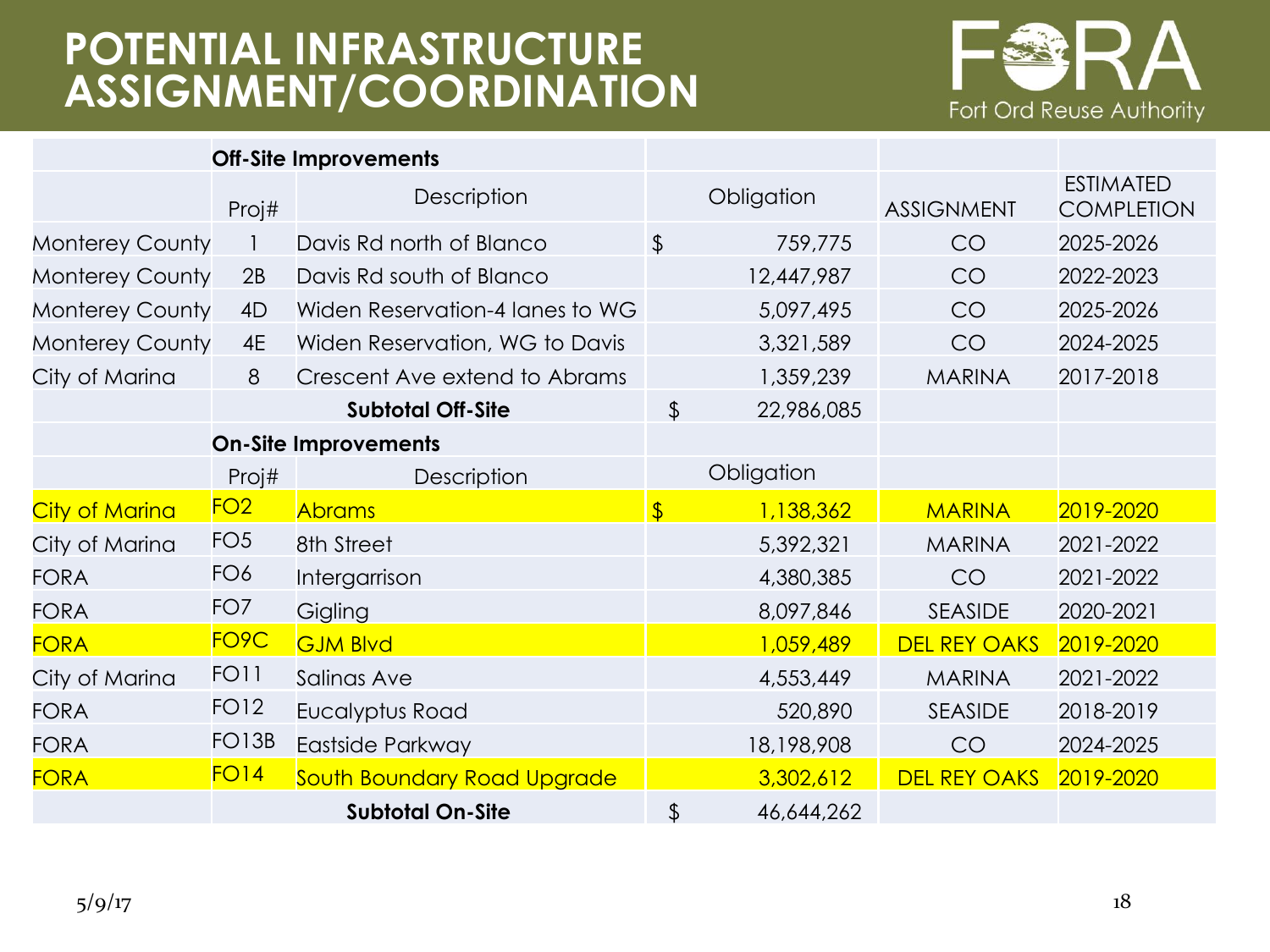

|                     | <b>ONSITE/OFF-</b><br><b>SITE</b><br><b>ROADS</b> | <b>NEW RESIDENTIAL</b><br><b>ONLY</b> | <b>TRANSPORTATION</b><br><b>OBLIGATION</b> |
|---------------------|---------------------------------------------------|---------------------------------------|--------------------------------------------|
|                     |                                                   |                                       |                                            |
| County              | \$44,206,139                                      | 24%                                   | \$16,616,333                               |
| <b>CSUMB</b>        |                                                   |                                       |                                            |
| <b>Del Rey Oaks</b> | 4,362,101                                         | 11%                                   | 7,810,807                                  |
| Marina              | 12,443,371                                        | 36%                                   | 25,308,823                                 |
| Monterey            |                                                   | 0%                                    |                                            |
| Seaside             | 8,618,736                                         | 25%                                   | 17,181,514                                 |
| <b>UC MBEST</b>     |                                                   | 4%                                    | 2,712,871                                  |
| <b>Totals</b>       | \$69,630, 347                                     |                                       | \$69,630,647                               |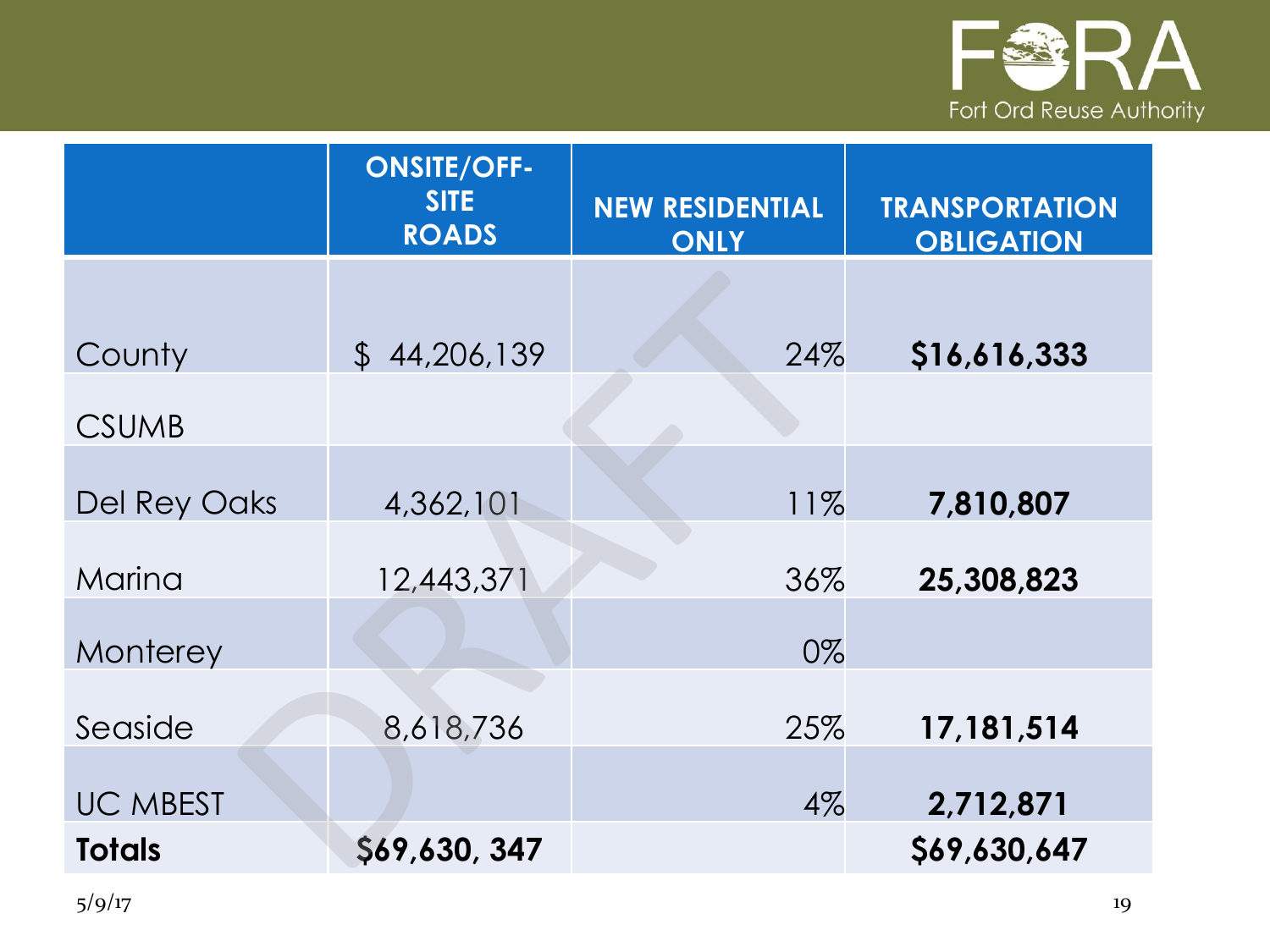



- Consensus on Common Goals/Assumptions
- Consensus on Obligation/Liability Distribution Methodology
- Next Meeting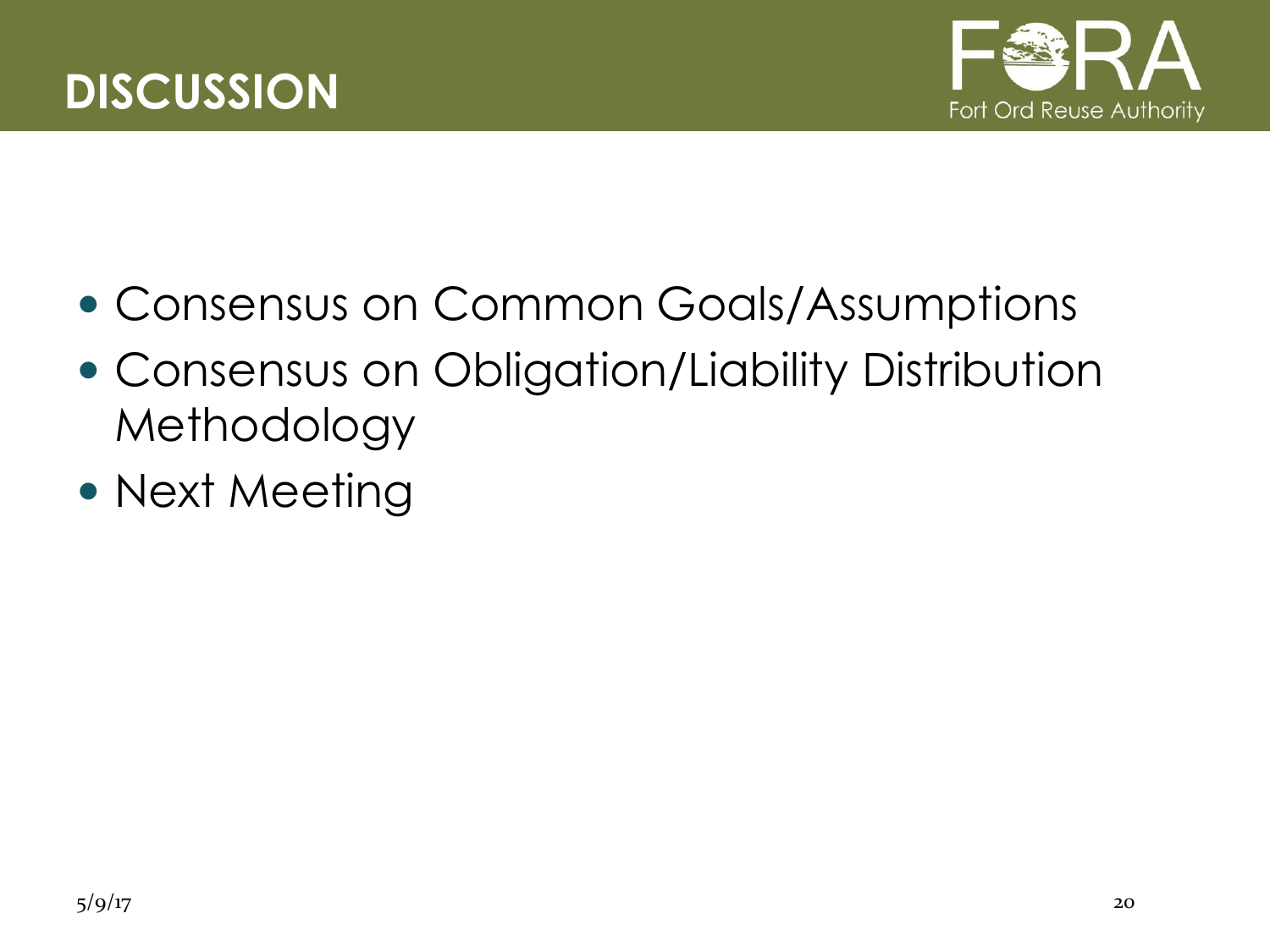

# **Common Goals/Assumptions**

- Implement the BRP Economic Recovery
- Implement BRP mitigations
- Maximize/Leverage Regional Resources
- Implement recovery/mitigation prior to sunset
- Minimize successor liability
- Fair and Equitable **Distribution**

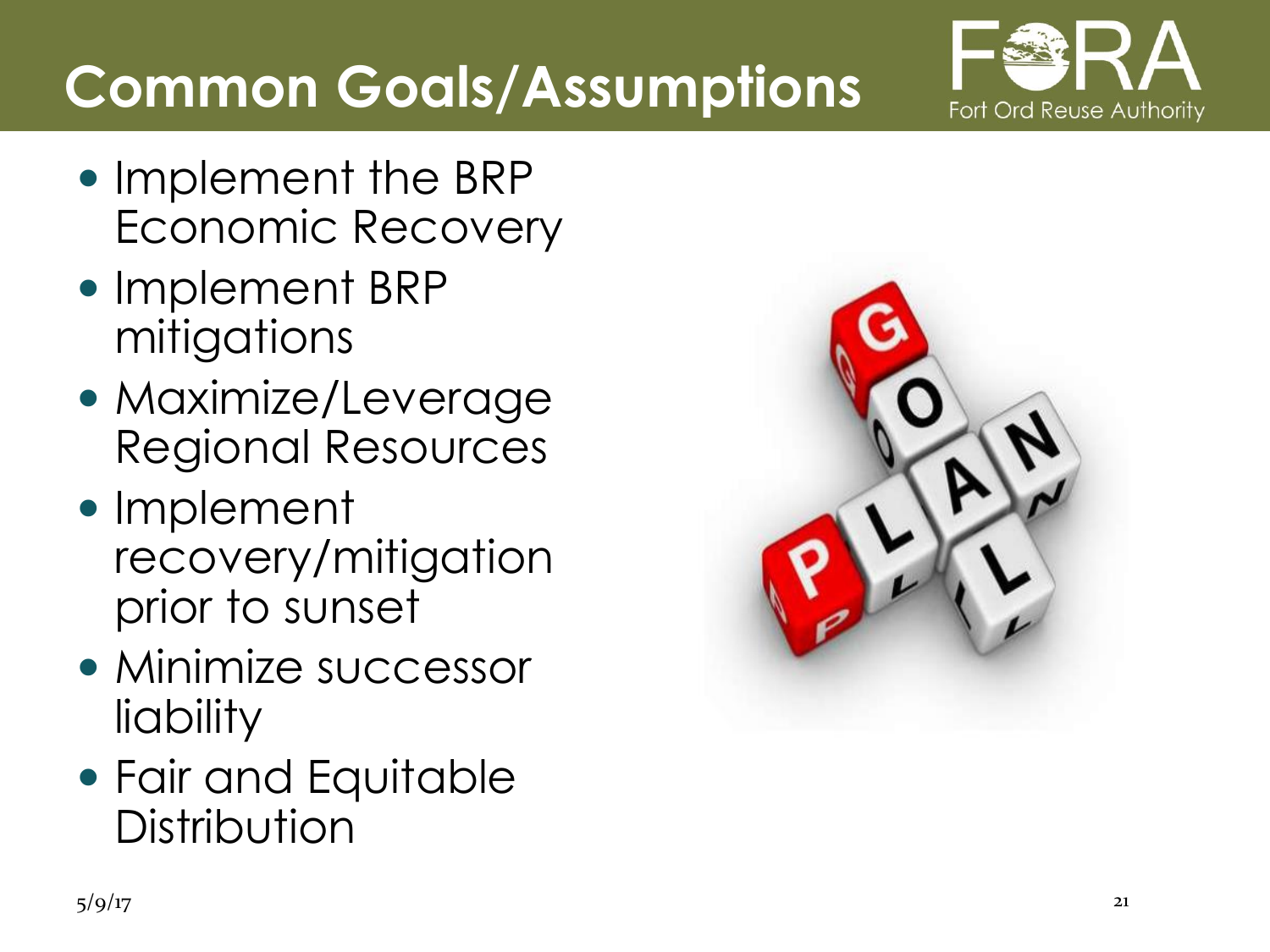#### **Obligation Distribution COMPARISON**



|                 | <b>NEW</b><br><b>RESIDENTIAL</b> | <b>FUTURE BUILDOUT</b> | <b>WATER</b><br><b>ALLOCATION</b> | <b>ACREAGE</b> |
|-----------------|----------------------------------|------------------------|-----------------------------------|----------------|
| County          | 18%                              | 16%                    | 21%                               | 52%            |
| <b>CSUMB</b>    |                                  | 0%                     | 0%                                | 0%             |
| Del Rey<br>Oaks | 13%                              | 13%                    | 7%                                | 5%             |
| Marina          | 36%                              | 37%                    | 39%                               | 24%            |
| Monterey        |                                  | 0%                     | 2%                                | 2%             |
| Seaside         | 28%                              | 29%                    | 30%                               | 18%            |
| <b>UC MBEST</b> | 5%                               | 5%                     | $\overline{O}$                    | 0%             |
| <b>Totals</b>   | 100%                             | 100%                   | 100%                              | 100%           |